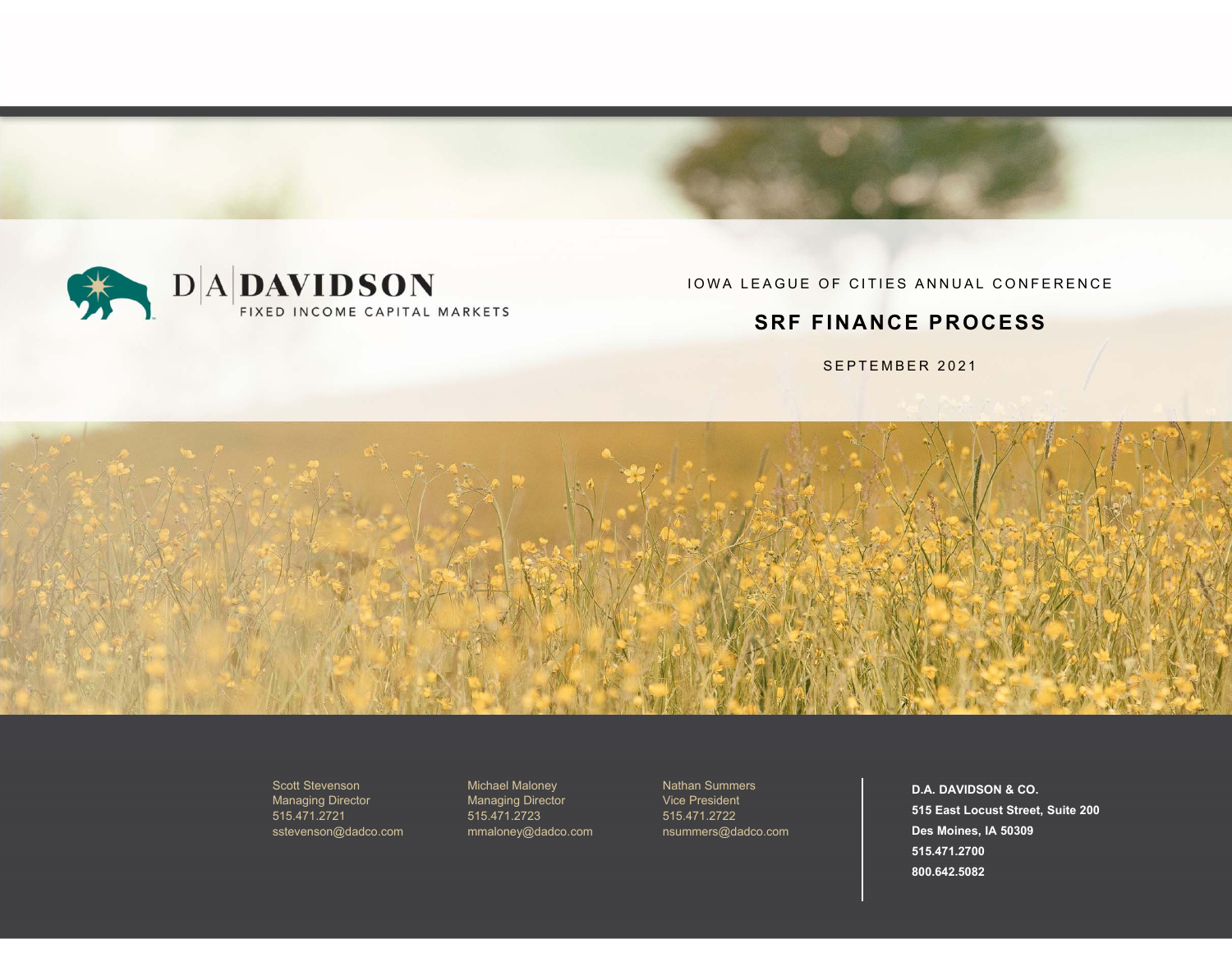IT'S ABOUT MORE THAN JUST WINNING YOUR BUSINESS. IT'S ABOUT

**DELIVERING** AN EXCEPTIONAL EXPERIENCE EACH TIME, FOR EVERY CLIENT

AND IN A WAY THAT SERVES THE BEST INTERESTS OF THE COMMUNITY.

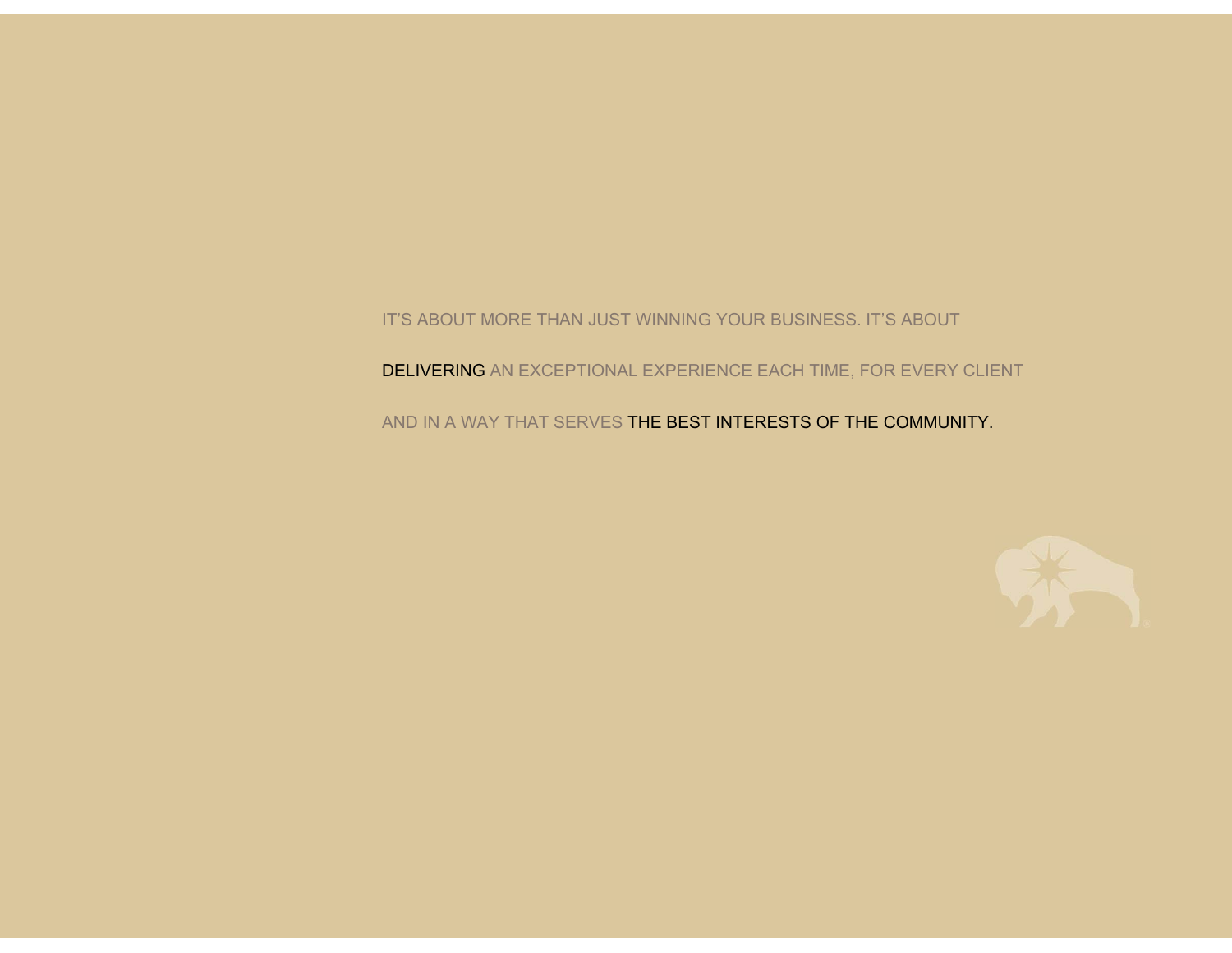### **OVERVIEW**

- $\bullet$ **What is "SRF"?**
- $\bullet$  **What is a Municipal Advisor (and how can they be helpful) and who else should be involved?**
- $\bullet$ **What is the process for securing financing?**
- $\bullet$ **What happens after the City receives loan proceeds?**

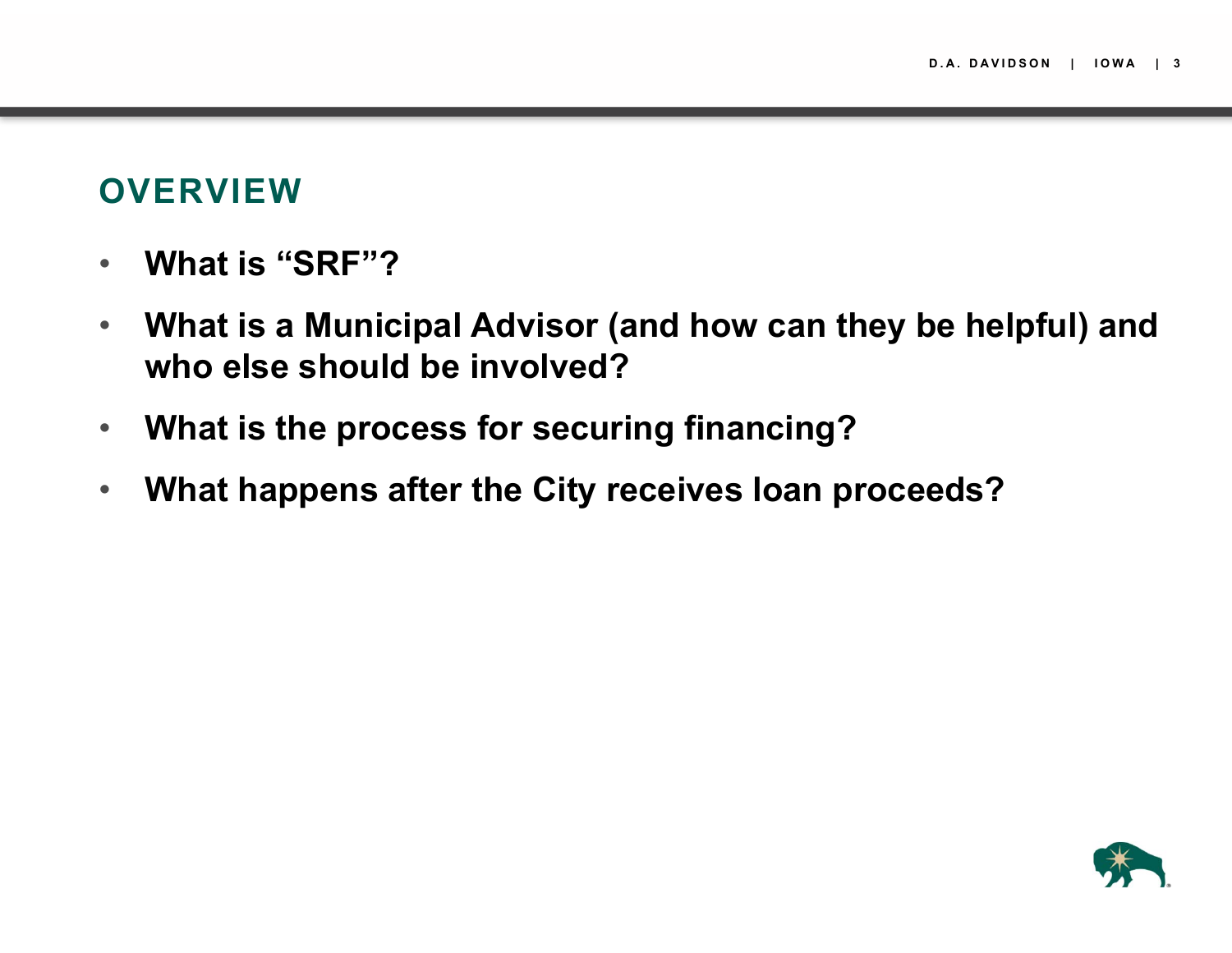### **WHAT IS "SRF"?**

- $\bullet$  The State Revolving Fund ("SRF") is jointly administered by the Iowa Finance Authority ("IFA") and Department of Natural Resources ("DNR")
- $\bullet$  Exists to provide affordable short and long term financing options for drinking water and wastewater projects for communities across Iowa
- $\bullet$  **Two main types of financing:**
	- $\checkmark$  Planning and Design Loans are intended to provide shortterm financing for the initial phases of a project
	- Long-Term Water or Sewer Revenue (or General Obligation) loans over a longer period of 20 or 30 years

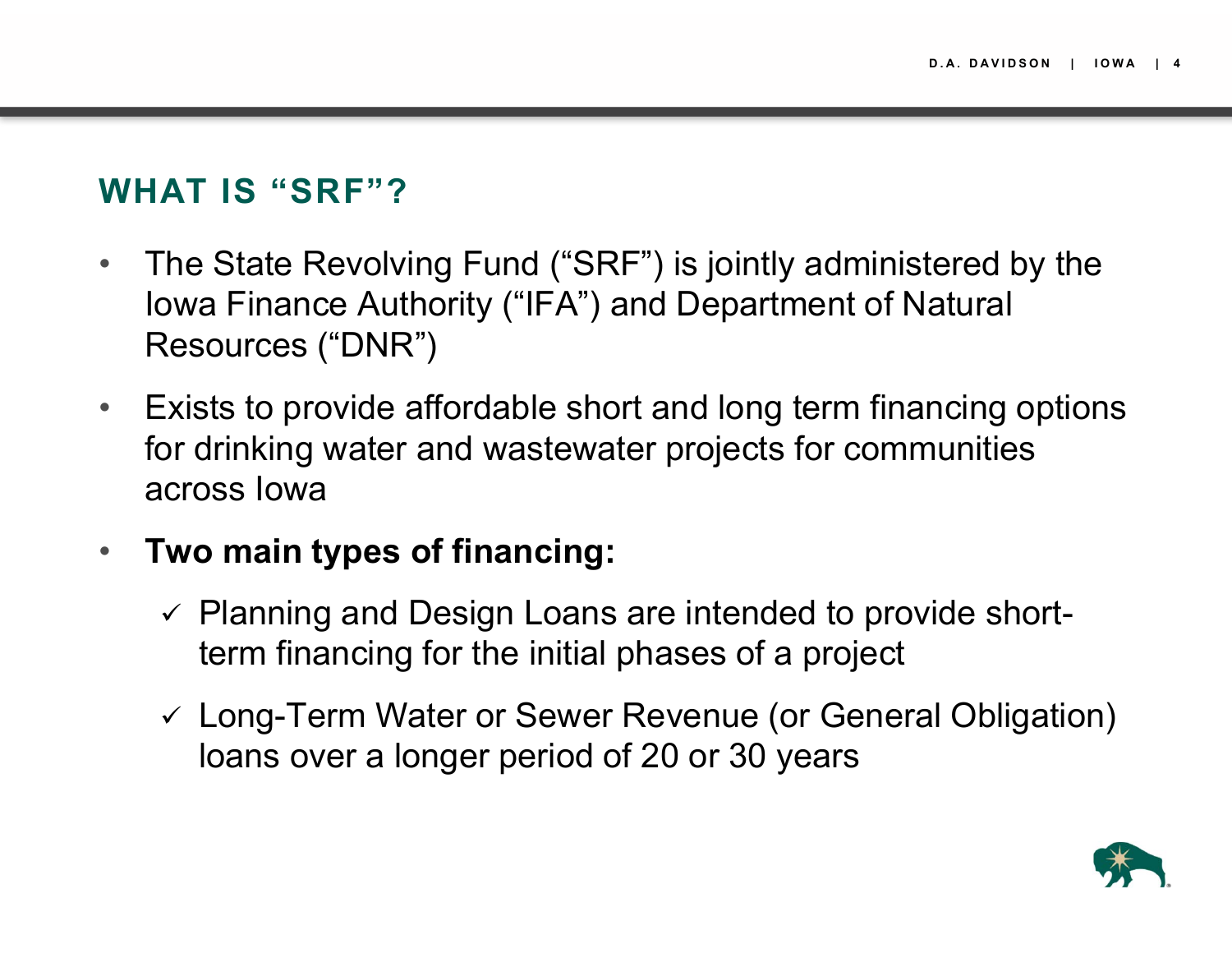# **PROGRAM OVERVIEW**

- $\bullet$  **Current long-term interest rates:**
	- $\le$  1.75% for 20 year term | 2.75% for 30 year term
	- $\checkmark$  0.25% annual administration fee
	- $\checkmark$  Loans operate with a draw-down mechanism, so the City only borrows what it needs and interest is only paid on funds borrowed to-date

#### $\bullet$ **Planning and Design loans:**

- $\checkmark$  0% for up to 3 years
- $\checkmark$  Can be rolled into SRF or other long-term financing option such as USDA-RD loans or bond issue

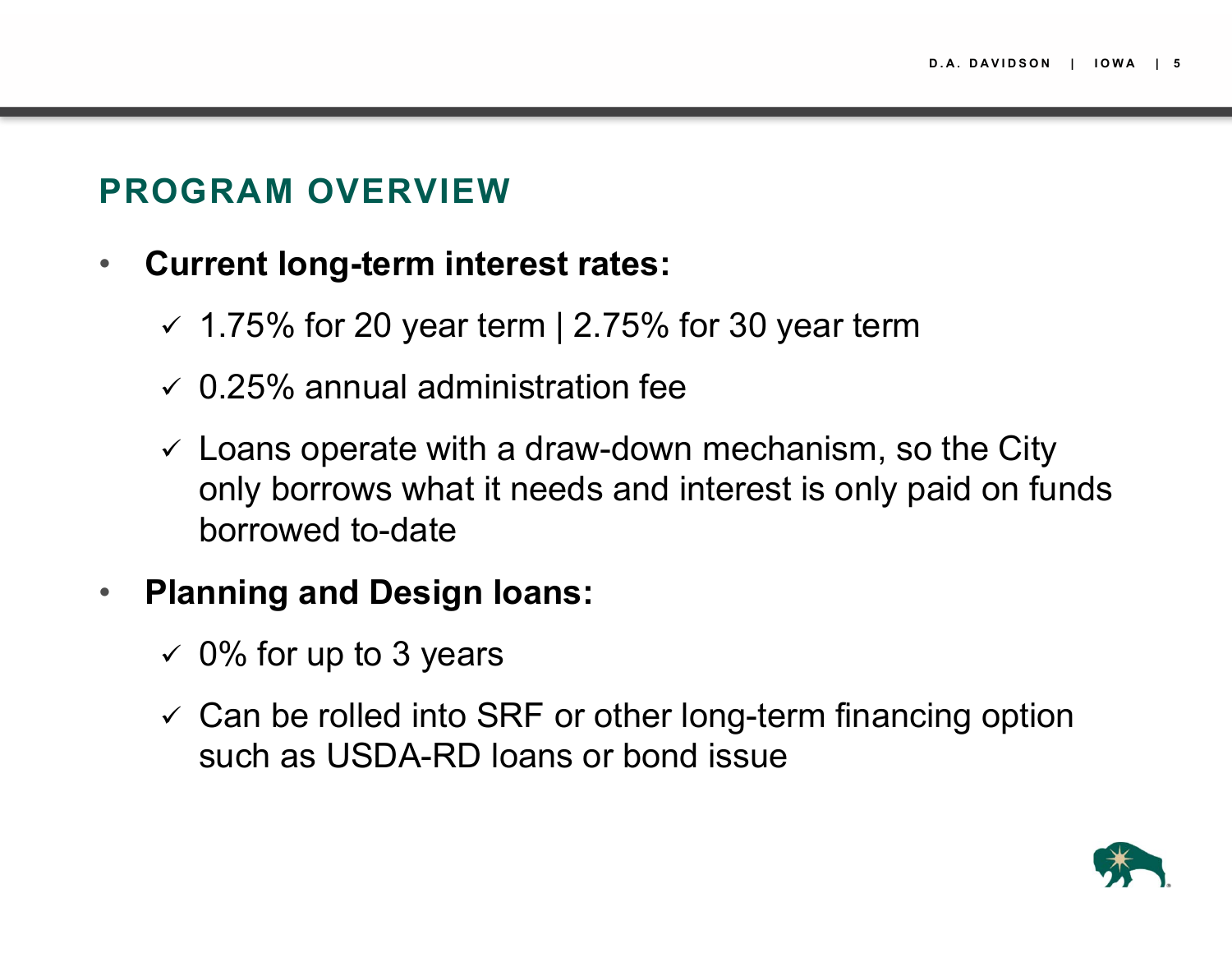## **WHAT IS A MUNICIPAL ADVISOR?**

- $\bullet$  Municipal Advisors (MA's) have a fiduciary responsibility, which is to put their clients' financial interests first
- $\bullet$  **Municipal advisors typically:**
	- $\checkmark$  Assist with the planning and implementation of debt financing
	- $\checkmark$  Provide guidance on utility rates, fund balances, and debt service coverage,
	- $\checkmark$  Offer analysis on interest rate trends and commentary on financial markets
- $\bullet$  **SRF financing requires the use of a Municipal Advisor.**
	- $\checkmark$  Adequate time to update financial information, discuss rate increases, plan for future projects, etc. helps ensure success for all parties involved

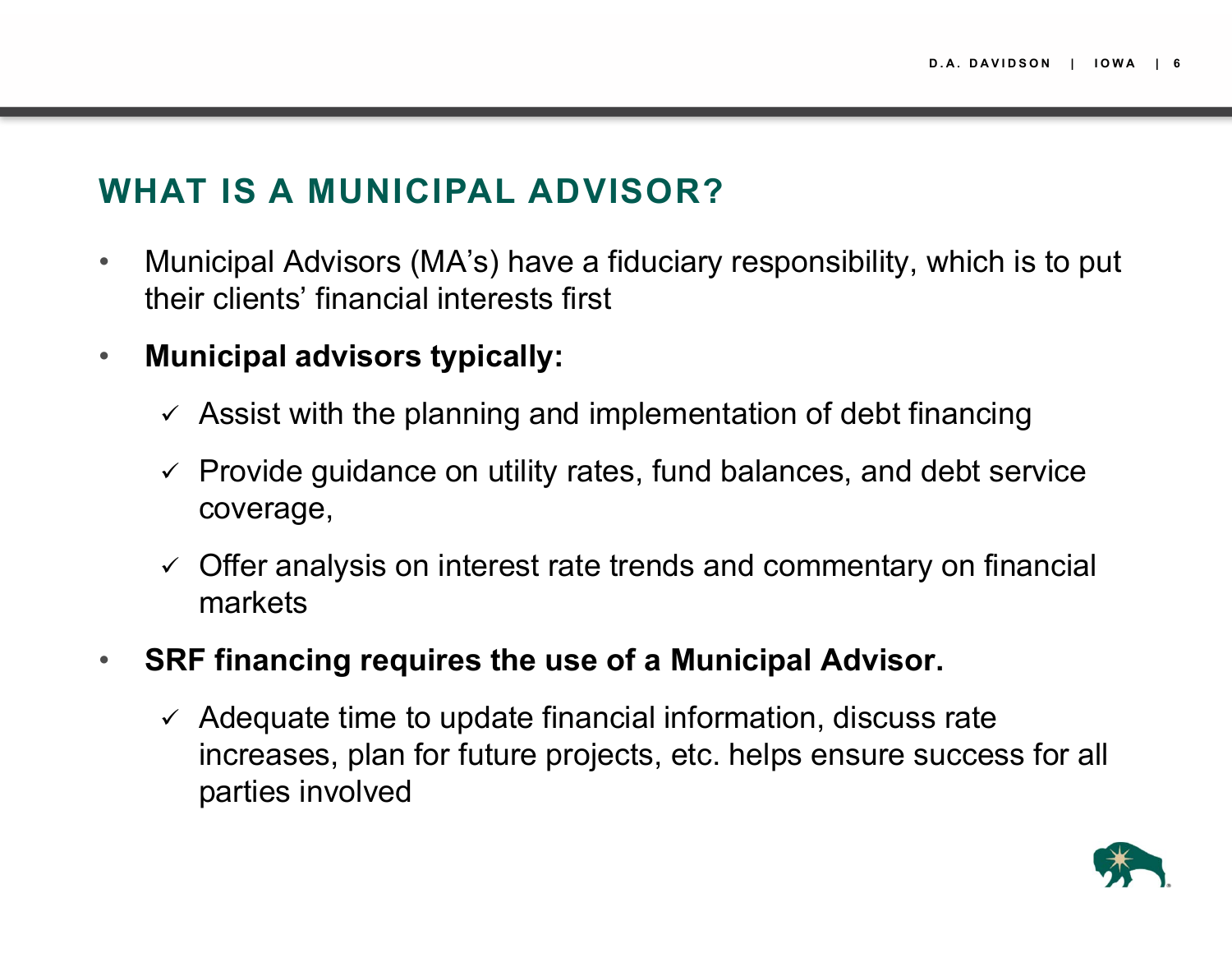## **USER RATE ANALYSIS**

- $\bullet$  The City's MA will analyze the City's user rates to determine if they are adequate for meeting current operations and expenditures and also repayment of any current and upcoming debt
- $\bullet$  SRF loans require 1.10x (or 1.10%) debt service coverage over net revenues available for debt service
	- $\checkmark$  In other words, operating revenues, less operating expenditures divided by the annual debt payment must be at least \$1.10 for every \$1.00 of debt service
- $\bullet$  If user rates are not adequate, the MA will work with the City to suggest strategies for increasing user rates

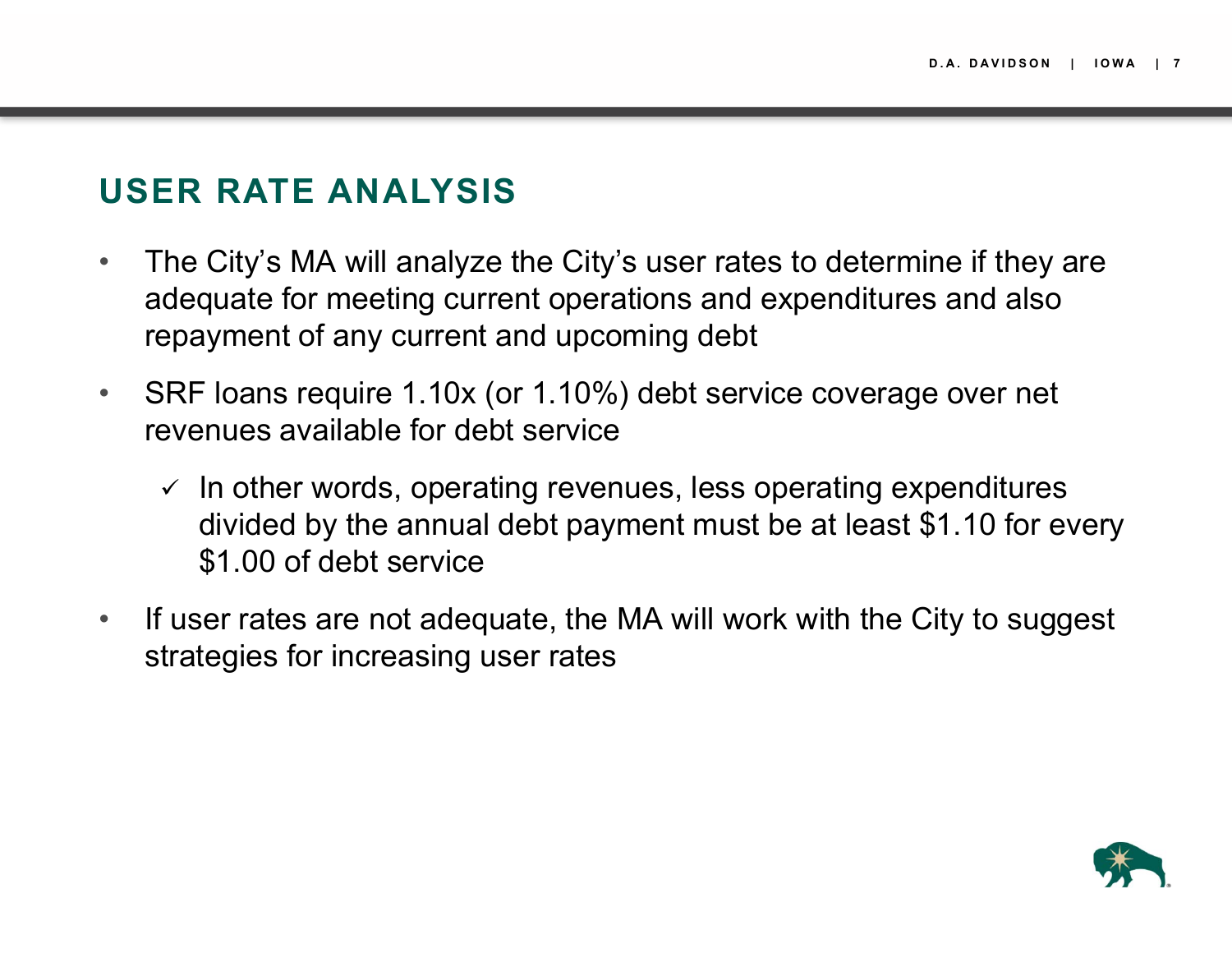# **A RATE INCREASE IS NEEDED…NOW WHAT?**

• Once the MA has identified a need for a rate increase, they will provide guidance and options for raising rates

There are a few levers the City can pull to increase rates:

- $\checkmark$  Increase base rate: This provides a fairly fixed/known dollar increase to revenues despite users' attempts to lower their bill by lowering usage
- $\checkmark$  Increase usage rate: Increased revenues are felt more by higher volume users, and users have more control over how high their bill may go
- $\checkmark$  Initiate a Capital Project Surcharge: Similar to the increased base rate, but separated for tracking purposes and optics for users
- Debt Service Levy: Issuing G.O. instead of Revenue-secured debt allows the City to levy property taxes to repay the loan. Be careful with this option, though

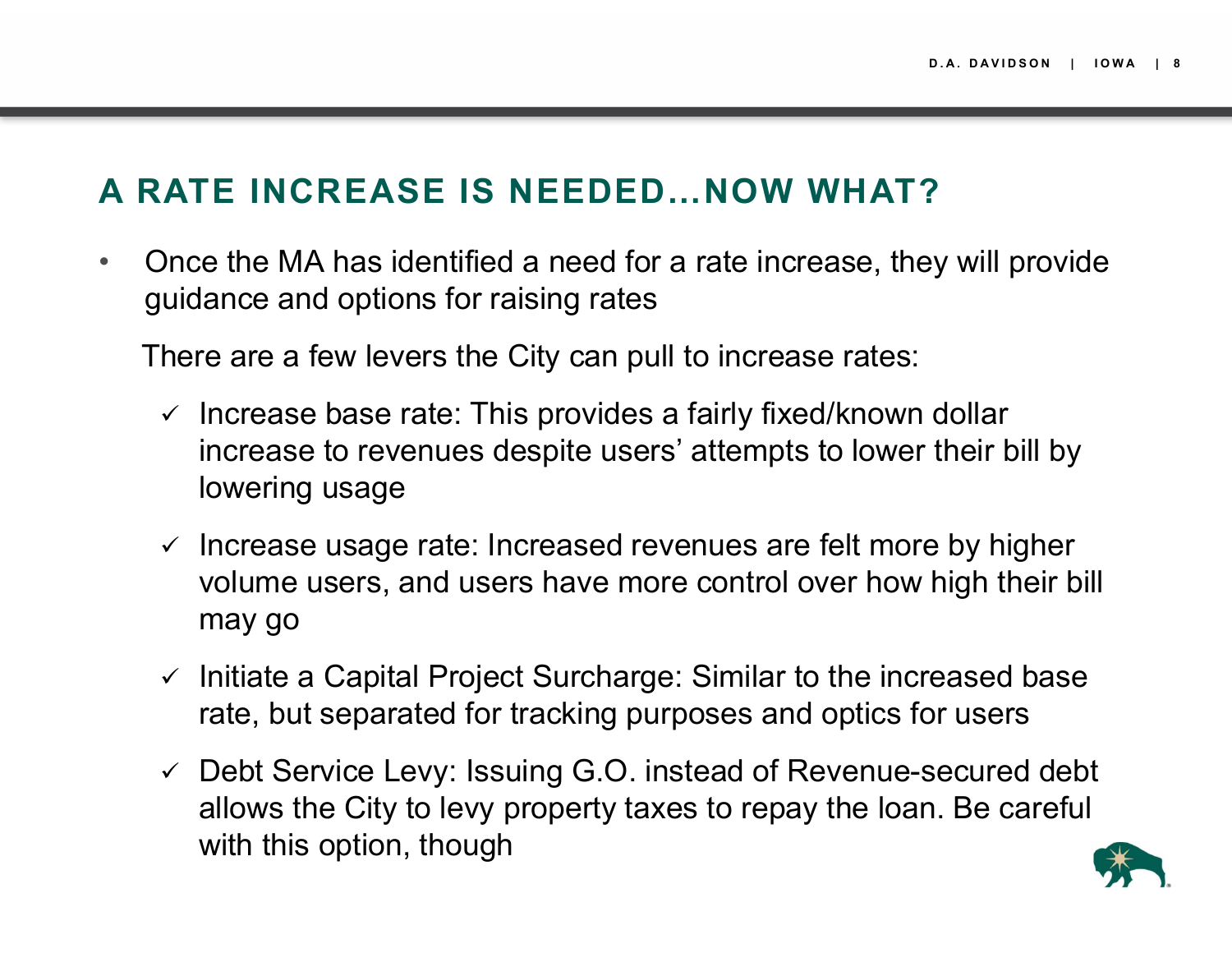# **USER RATES VS. PROPERTY TAX LEVY**

- $\bullet$  Be mindful of the make up of your community's users and property owners
- $\bullet$ Revenue debt is repaid by entities directly using the service
- $\bullet$  Example of storage unit owner vs. car wash owner:
	- $\checkmark$  Property taxes are levied for water/sewer improvements
	- $\checkmark$  Storage unit owner doesn't use much water/sewer, but pays higher property taxes
	- $\checkmark$  Car wash owner likely doesn't pay high property taxes, but does have high water/sewer usage
	- $\checkmark$  Storage unit taxpayer is subsidizing the car wash

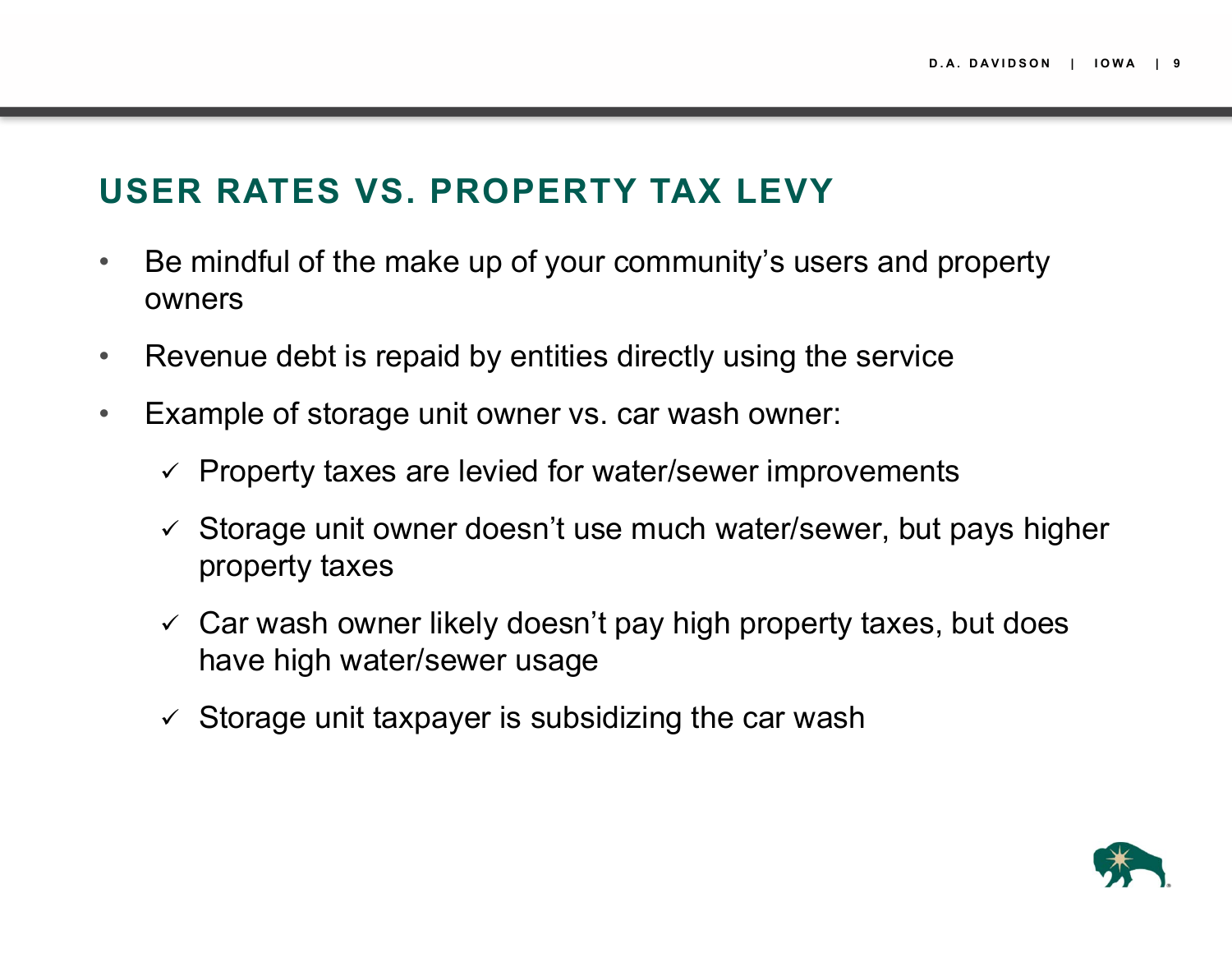| VENTURA WATER UTILITY                                |                                     |                |                                           |                                      |                |                      |                |                | <b>PRELIMINARY: SUBJECT TO CHANGE</b> |                  |
|------------------------------------------------------|-------------------------------------|----------------|-------------------------------------------|--------------------------------------|----------------|----------------------|----------------|----------------|---------------------------------------|------------------|
| <b>WATER FUND OPERATING STATEMENT</b>                |                                     |                |                                           |                                      |                |                      |                |                |                                       | <b>EXHIBIT 1</b> |
| Α                                                    | в                                   |                | c                                         | D                                    | E              | F                    | G              | н              |                                       | л                |
|                                                      | <b>Historic Revenue Increase %:</b> |                | 26.7%                                     | $-9.0%$                              | 4.1%           |                      |                |                | <b>Date Prepared:</b>                 | 4/17/2021        |
|                                                      |                                     | <b>Audited</b> |                                           |                                      |                | <b>Estimates [1]</b> |                |                |                                       |                  |
|                                                      | <b>FY 2017</b>                      |                | <b>FY 2018</b>                            | FY 2019                              | <b>FY 2020</b> | FY 2021              | <b>FY 2022</b> | <b>FY 2023</b> | <b>FY 2024</b>                        | <b>FY 2025</b>   |
| <b>OPERATING REVENUES</b>                            |                                     |                | Estimated future revenue increase needed: |                                      |                |                      |                | 1.50%          | 1.50%                                 | 1.50%            |
| <b>Charges for Service</b>                           |                                     | 135,655        | 171,907                                   | 156,503                              | 162,842        | 162,842              | 162,842        | 165,285        | 167,764                               | 170,280          |
| Capital Project Surcharge<br><b>Other Revenue</b>    |                                     |                |                                           |                                      |                |                      | 69,600         | 69,600         | 69,600                                | 69,600           |
|                                                      |                                     |                |                                           |                                      |                |                      |                |                |                                       |                  |
| <b>Total Operating Revenues</b>                      |                                     | 135,655        | 171,907                                   | 156,503                              | 162,842        | 162,842              | 232,442        | 234,885        | 237,364                               | 239,880          |
| <b>OPERATING EXPENDITURES</b>                        |                                     |                |                                           | Assumed future expenditure increase: |                | 2.00%                | 2.00%          | 2.00%          | 2.00%                                 | 2.00%            |
| <b>Business Type Activities</b>                      |                                     | 85,757         | 89,114                                    | 91,288                               | 101,344        | 103,371              | 105,438        | 105,438        | 107,547                               | 109,698          |
| <b>Total Operating Expenditures</b>                  |                                     | 85,757         | 89,114                                    | 91,288                               | 101,344        | 103,371              | 105,438        | 105,438        | 107,547                               | 109,698          |
| <b>Net Revenues for Debt Service</b>                 |                                     | 49,898         | 82,793                                    | 65,215                               | 61,498         | 59,471               | 127,004        | 129,446        | 129,817                               | 130,182          |
| <b>Debt Service</b><br>2021 Water Revenue Loan (SRF) |                                     |                |                                           |                                      |                |                      | (115, 313)     | (115, 313)     | (115, 313)                            | $(115, 313)$ [2] |
|                                                      |                                     |                |                                           |                                      |                |                      |                |                |                                       |                  |
| <b>Cash Flow After Debt</b>                          |                                     |                |                                           |                                      |                |                      |                |                |                                       |                  |
| Interest on Investments<br>Transfers In/(Out)        |                                     | 228            | 339                                       | 1,872                                | 2,625          |                      |                |                |                                       |                  |
| Miscellaneous                                        |                                     |                |                                           | 5,537                                | 3,985          |                      |                |                |                                       |                  |
| <b>Capital Projects</b>                              |                                     |                |                                           |                                      | (81,959)       |                      |                |                |                                       | - [3]            |
| <b>Bond/Note/Grant Proceeds</b>                      |                                     |                |                                           |                                      |                |                      |                |                |                                       |                  |
| <b>Total Non-Operating Items</b>                     |                                     | 228            | 339                                       | 7,409                                | (75, 349)      | ÷                    | (115, 313)     | (115, 313)     | (115, 313)                            | (115, 313)       |
| <b>Annual Surplus / (Deficit)</b>                    |                                     | 50,126         | 83,132                                    | 72,624                               | (13, 851)      | 59,471               | 11,691         | 14,134         | 14,504                                | 14,870           |
| <b>Debt Service Coverage</b>                         |                                     |                |                                           |                                      |                |                      | 1.10X          | 1.12X          | 1.13X                                 | 1.13X            |
| <b>Ending Cash</b>                                   |                                     | 122,801        | 205,933                                   | 278,557                              | 264,706        | 324,177              | 335,868        | 338,311        | 350,373                               | 365,243          |
| Cash as % of OpEx                                    | 143.20%                             |                | 231.09%                                   | 305.14%                              | 261.20%        | 313.61%              | 318.54%        | 320.86%        | 325.79%                               | 332.95%          |
| <b>Monthly Billing</b>                               |                                     |                |                                           |                                      |                |                      |                |                |                                       |                  |
| Connections                                          |                                     |                |                                           |                                      |                | 400                  | 400            | 400            | 400                                   | 400              |
| Base Rate (5,000 Gals. Included)                     |                                     |                |                                           |                                      |                | \$25.00              | \$25.00        | \$25.38        | \$25.76                               | \$26.14          |
| Per Thousand Gals. >5,000                            |                                     |                |                                           |                                      |                | \$5.00               | \$5.00         | \$5.08         | \$5.15                                | \$5.23           |
| Capital Project Surcharge                            |                                     |                |                                           |                                      |                |                      | \$14.50        | \$14.50        | \$14.50                               | \$14.50          |
| Average Monthly Bill for 5,000 Gallon User           |                                     |                |                                           |                                      |                | \$25.00              | \$39.50        | \$39.88        | \$40.26                               | \$40.64          |

[1] Green text is carry-forward from previous year (except where noted).

[2] Approximate estimate of maximum debt service in any one year, assuming 20 year payoff according to SRF estimates & loan of \$1,875,000.

[3] FY2020 Capital Expenditures: Land Earnest Money (205 Hillcrest) \$10,000 + Land Earnest Money (9 Sena St.) \$20,000 + Wellhead Maintenance \$31,732 + Engineering - WTP \$13,227 + Water Tower Climb Cable \$7,000 = \$81,959 extraordinary capital project expenses.

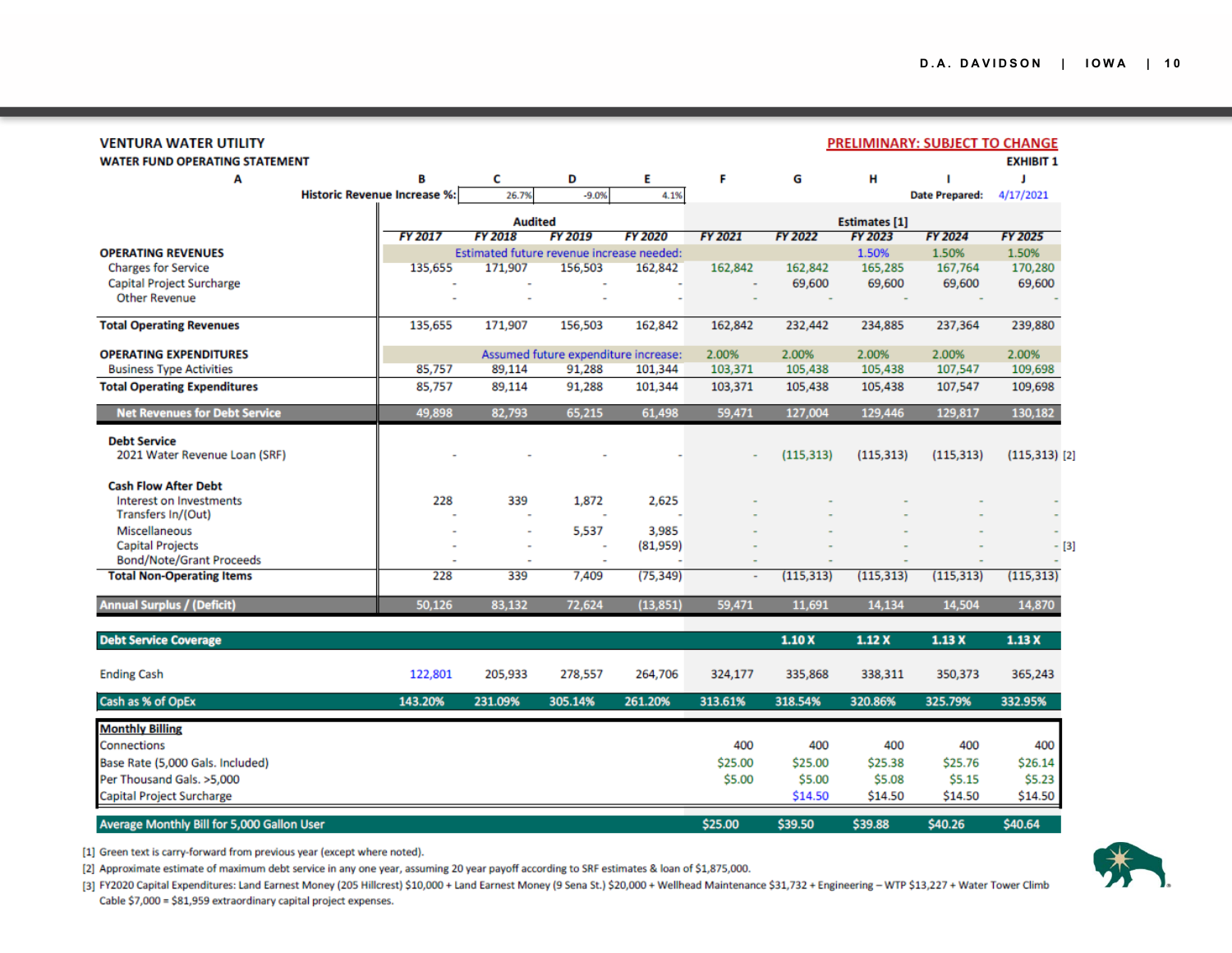# **OTHER PARTIES INVOLVED**

#### $\bullet$ **Municipal Advisor**

 $\checkmark$  Provides financial advice to the City regarding best financing options, assesses existing user fees to ensure adequate net revenues and completes a pro forma financial analysis

#### •**Bond Counsel**

 $\checkmark$  Ensures the City follows the Iowa Code with regard to legal processes and procedures surrounding the issuance of debt

#### •**Engineer**

 $\checkmark$  Plans and designs the project, provides cost estimates, facilitates construction bid letting, and oversees project construction process

#### •**Iowa Finance Authority Staff**

 $\checkmark$  Reviews loan application and supporting materials, approves loans, processes pay requests to disburse loan proceeds

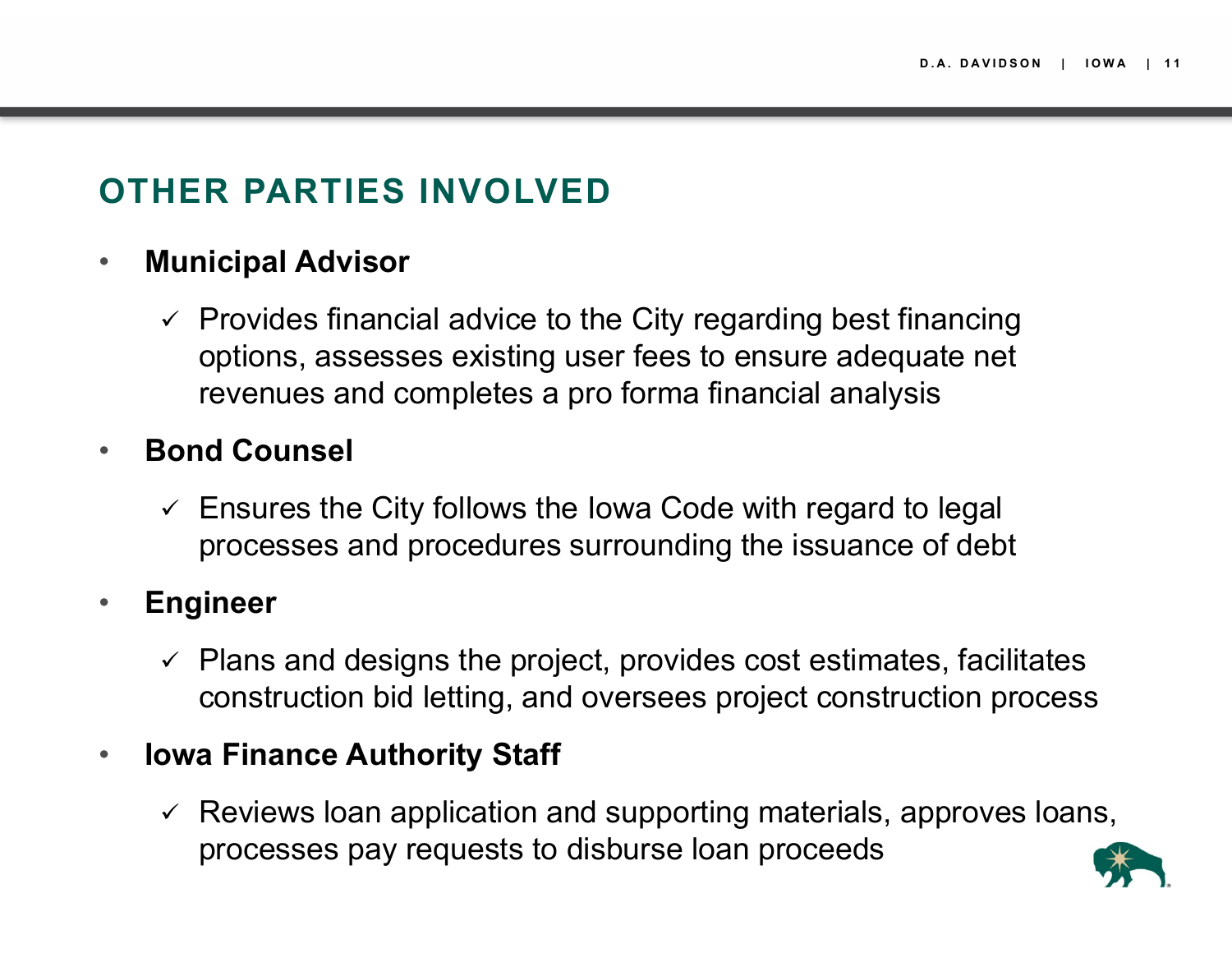# **OTHER PARTIES INVOLVED**

#### •**Grant Administrator**

 $\checkmark$  Assists with application for grant funds such as Community Development Block Grants and other available programs

#### $\bullet$ **Department of Natural Resources (DNR) Personnel**

 $\checkmark$  Examines and approves project plans to issue permits and ensure compliance with state and federal environmental regulations

#### $\bullet$ **City Staff and Elected Officials**

- $\checkmark$  Represent their constituents to ensure the best final outcome to the City with the lowest financial impact possible
- $\checkmark$  Consult with their team of professionals to achieve that result

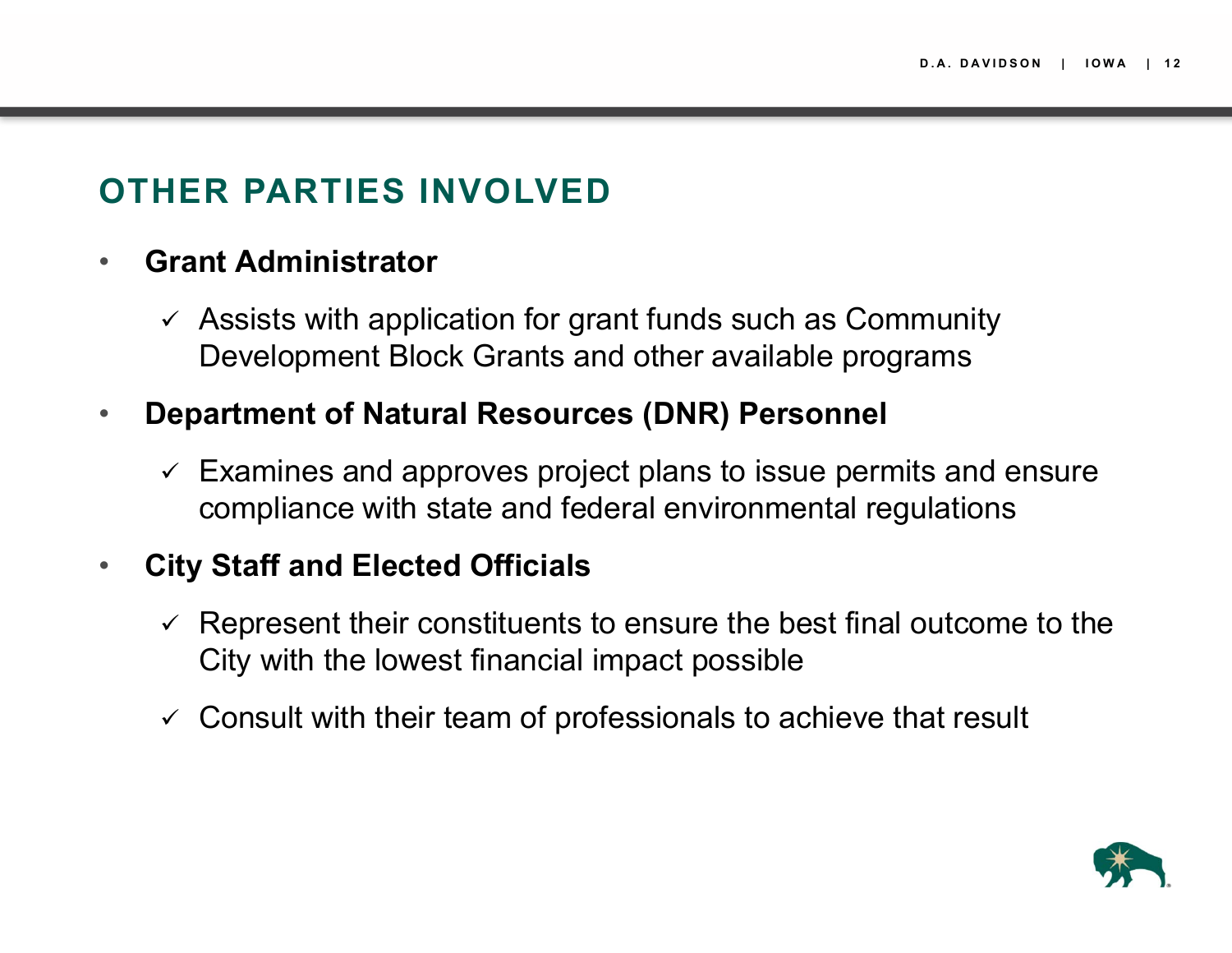### **WHAT IS THE PROCESS FOR SECURING FINANCING?**

- $\bullet$  **Planning**
	- $\checkmark$  City hires an engineer
	- $\checkmark$  DNR project manager is assigned
	- $\checkmark$  Preparation of facility plan
	- $\checkmark$  Planning and design loan application, if needed
- $\bullet$  **Intended Use Plan ("IUP")**
	- $\checkmark$  Project must appear on IUP before it can be considered
	- $\checkmark$  Updated quarterly
- $\bullet$  **Environmental Review**
	- $\checkmark$  Impact on natural and cultural resources is evaluated
	- $\checkmark$  Must be completed before bid letting and construction

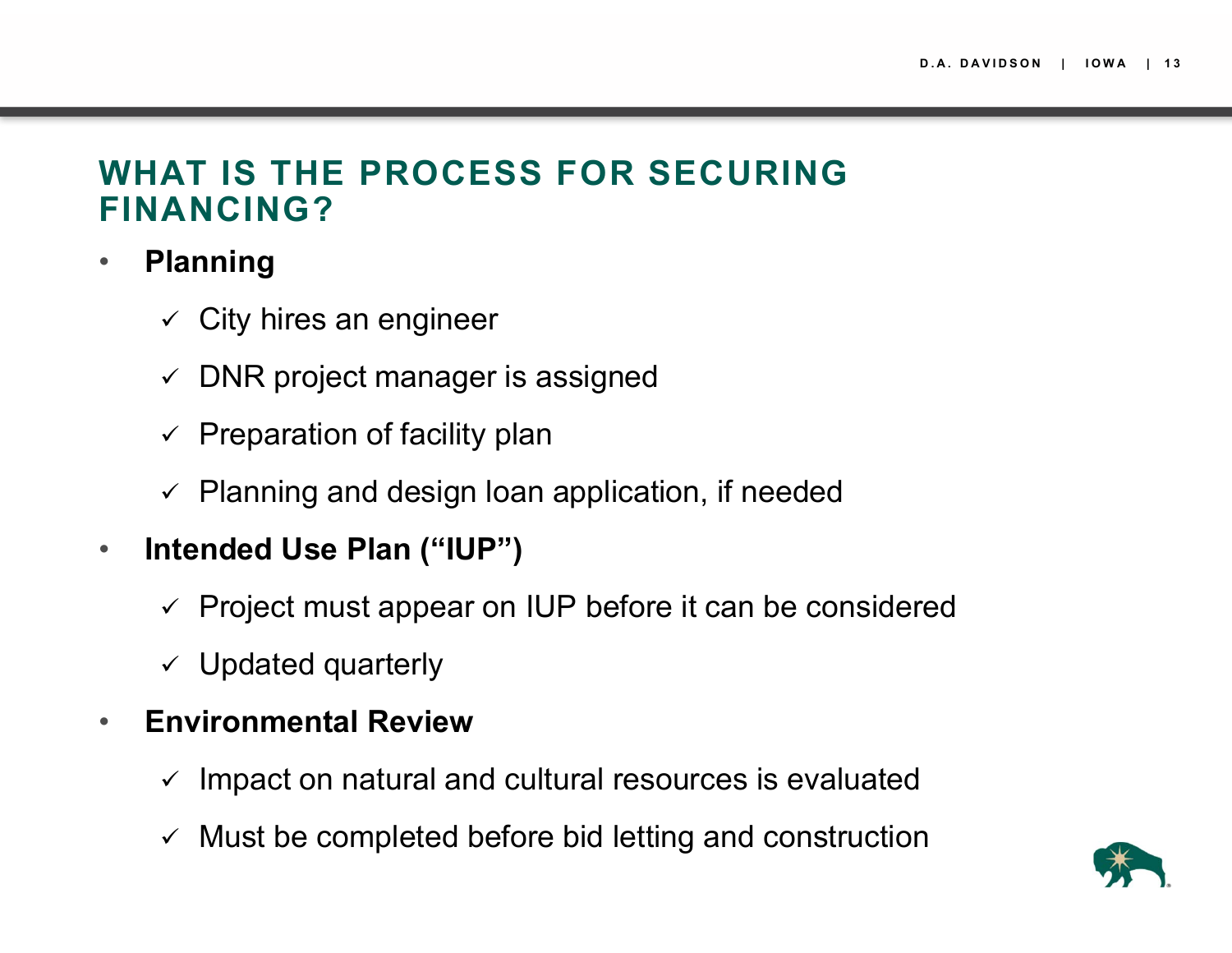### **WHAT IS THE PROCESS FOR SECURING FINANCING?**

- $\bullet$  **Bid Letting and Construction**
	- $\checkmark$  Must meet SRF specifications, including Davis-Bacon Wages
	- $\checkmark$  Identify lowest responsive bidder
	- $\checkmark$  SRF staff review eligible costs/concurrence with bid award
	- $\checkmark$  Construction permit is issued

#### •**Construction Financing**

- $\checkmark$  Construction loan application outlines cost and amount of financing
- $\checkmark$  Completed with input from the engineer, the MA, and City
- $\checkmark$  Submitted with MA's pro forma financial analysis
- $\checkmark$  Bond counsel assists with public hearing (4 and 20 day notice) and bond resolution

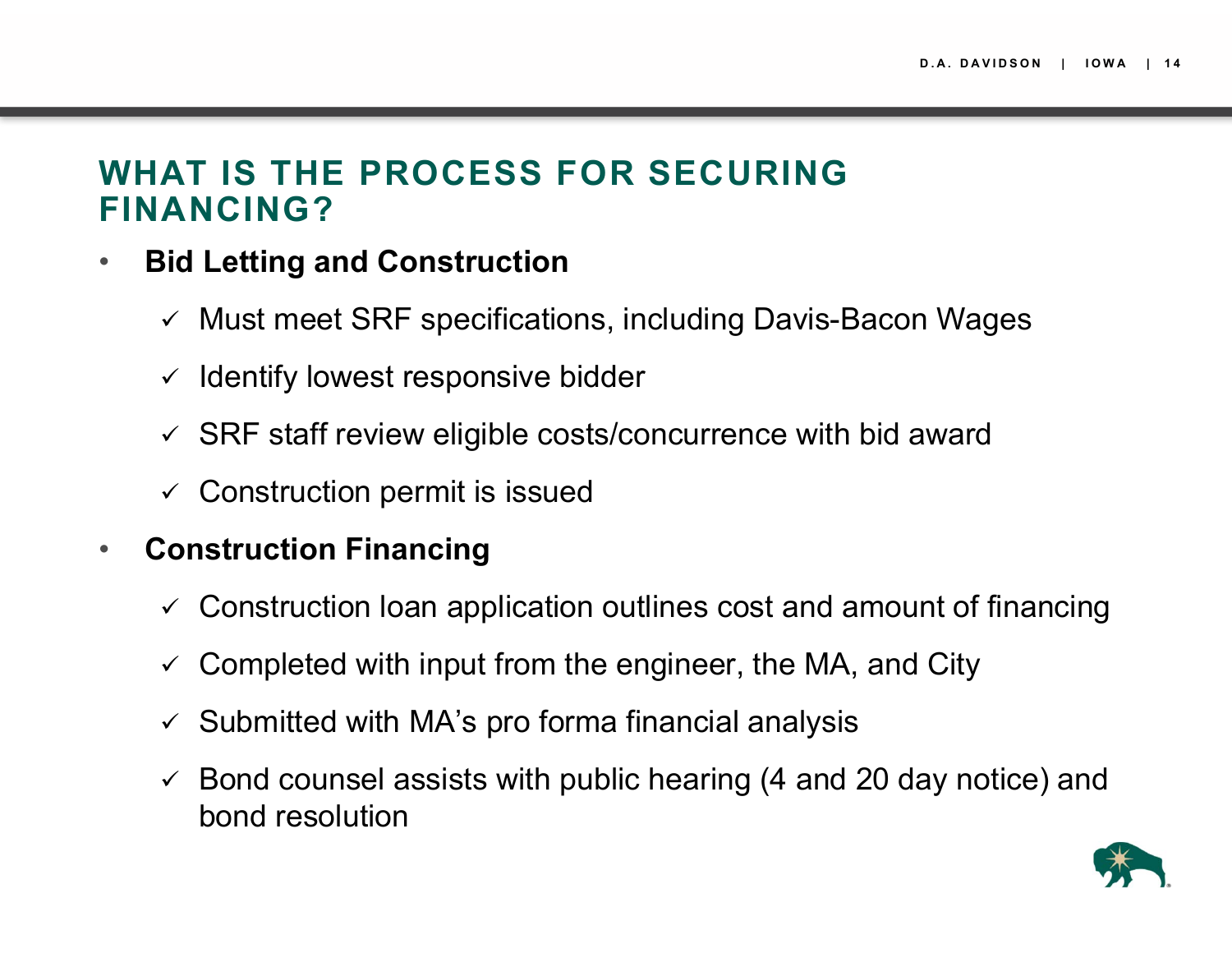### **WHAT IS THE PROCESS FOR SECURING FINANCING?**

- • **Loan Disbursements**
	- $\checkmark$  Closing of SRF loan occurs once the City is prepared to begin construction and has some accumulated invoices it can use to make the first draw on the loan
	- $\checkmark$  Made weekly; generally disbursed on Fridays
	- $\checkmark$  Must submit disbursement requests by Mondays for Friday receipt
	- $\checkmark$  Disbursement requests reviewed by IFA and checked against eligible expenses
	- $\checkmark$  Change orders must be submitted to the DNR project manager to verify the additional expenses are acceptable
	- $\checkmark$  Requests can be scanned and e-mailed, faxed, or mailed

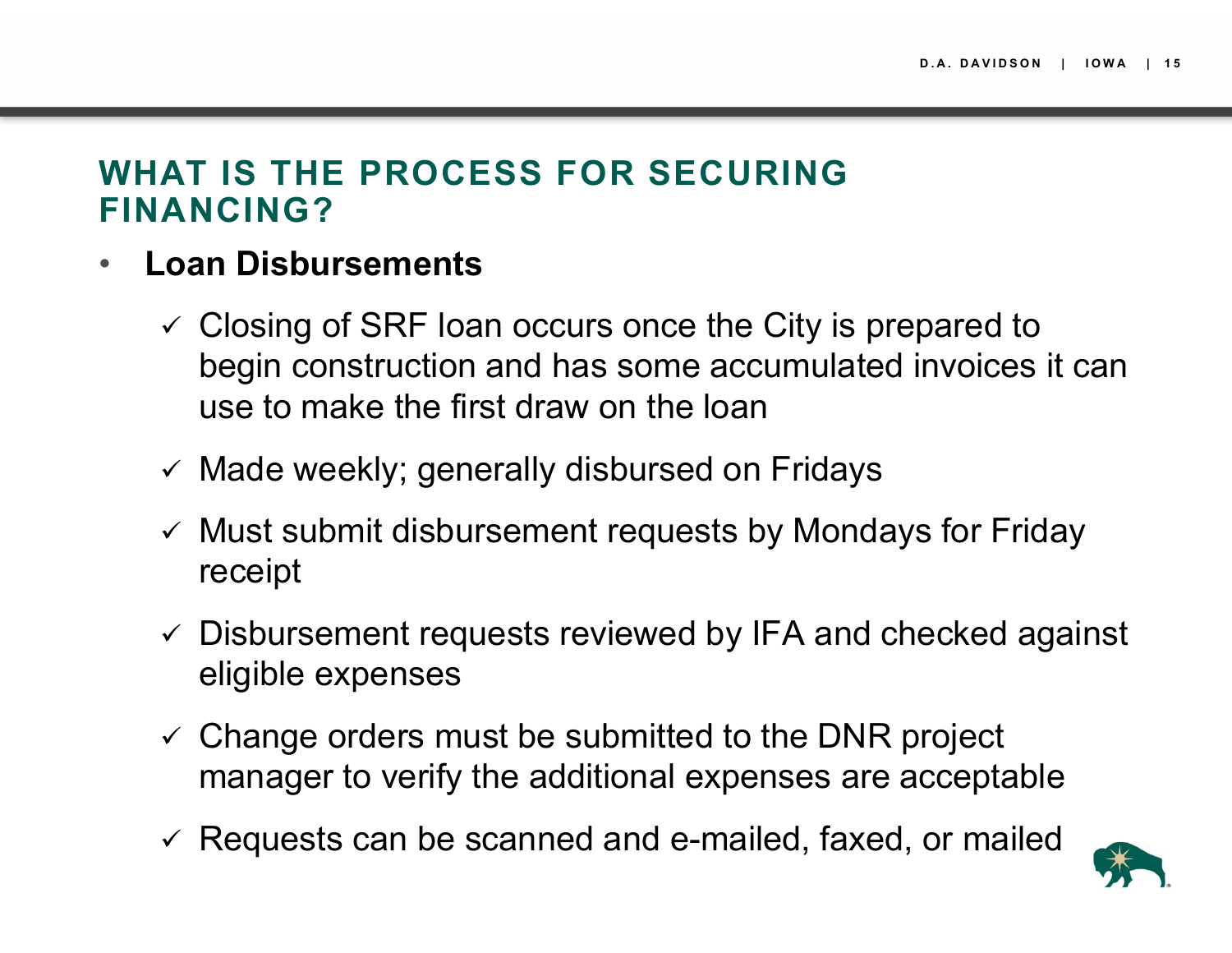# **AFTER CONSTRUCTION**

- $\bullet$ Project fund established if one has not already been used
- $\bullet$ ACH set up for disbursements and loan payments
- $\bullet$ Principal annually, interest and servicing fee semi-annually
- $\bullet$  Sinking fund established to facilitate 1/12 of fiscal year debt service payment set aside in monthly installments
- $\bullet$  When construction is complete, closeout of the loan includes payment of final invoices and final documents including American Iron and Steel certification, Davis Bacon compliance, etc.
- $\bullet$ Final amortization is provided to the City based on actual amount drawn
- $\bullet$  City's MA asked to update its original pro forma projections every five years to ensure the City is meeting the minimum 1.10x debt service coverage requirement
- $\bullet$  Ensures ongoing financial health of the utility and keeps the City connected with its team of professionals to provide additional assistance should the need arise

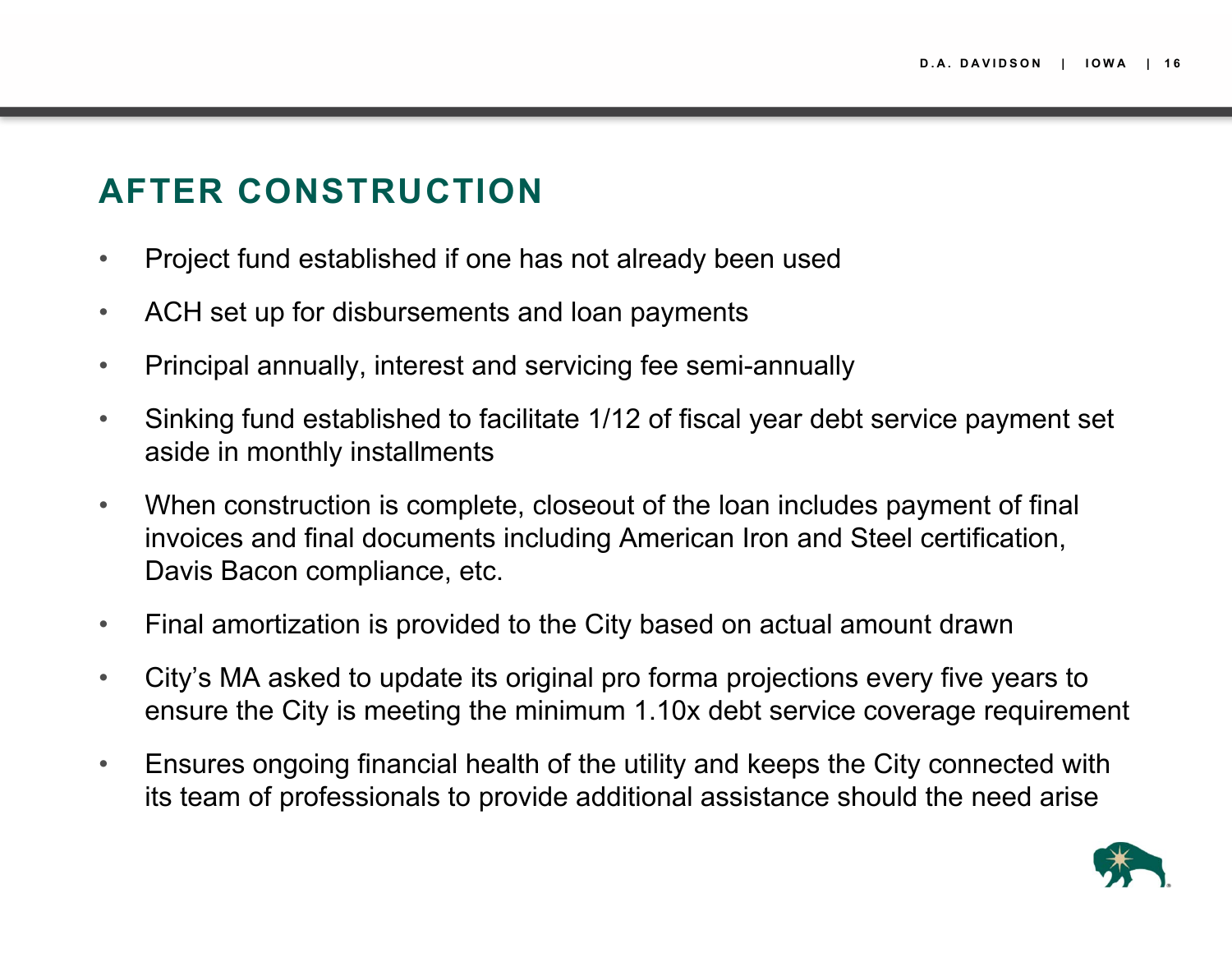## **TIPS, TACTICS, AND FAQ**

- $\bullet$  Be aware of funds spent from City fund balances before pursuing loan funds
	- $\checkmark$  Ask if you might need a parameters resolution
- $\bullet$ Can a City use G.O. debt service levy to repay SRF loans?
- •Can a City use TIF revenues to repay SRF loans?